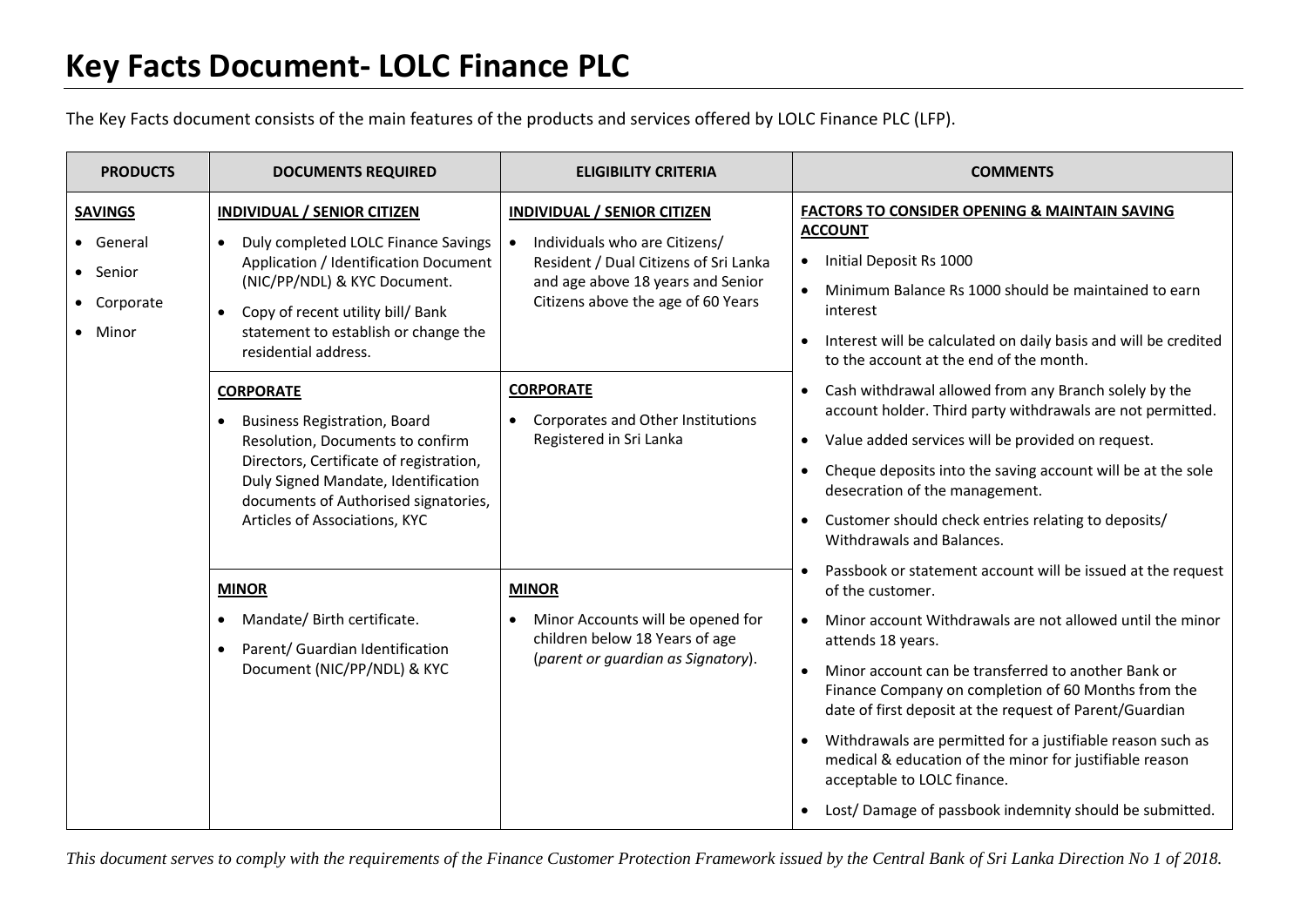|                                                             |                                                                                                                                                                                                                                                                                                                                                                                                  |                                                                                                                                                                                                                                                                                            | • WHT is applied as per the IRD direction.<br>SMS alert/ Email notification can be obtained for all savings<br>Account<br>A charge of Rs. 100 will applied for savings account closer<br>$\bullet$<br>A charge of Rs. 250 will applied for savings account not<br>$\bullet$<br>maintain minimum balance of 1000.<br>A charge of Rs. 100 will applied for Dormant savings<br>$\bullet$<br>accounts as Account maintain fee.                                                                                                                                                                                                                                                                                                                                                                                            |
|-------------------------------------------------------------|--------------------------------------------------------------------------------------------------------------------------------------------------------------------------------------------------------------------------------------------------------------------------------------------------------------------------------------------------------------------------------------------------|--------------------------------------------------------------------------------------------------------------------------------------------------------------------------------------------------------------------------------------------------------------------------------------------|-----------------------------------------------------------------------------------------------------------------------------------------------------------------------------------------------------------------------------------------------------------------------------------------------------------------------------------------------------------------------------------------------------------------------------------------------------------------------------------------------------------------------------------------------------------------------------------------------------------------------------------------------------------------------------------------------------------------------------------------------------------------------------------------------------------------------|
| E<br>• General<br>Senior<br>Minor<br>• Corporate<br>FD Bond | <b>INDIVIDUAL</b><br>Duly completed LOLC Finance Savings<br>Application / Identification Document<br>(NIC/PP/NDL), & KYC<br><b>CORPORATE</b><br><b>Business Registration, Board</b><br>Resolution, Documents to confirm<br>Directors, Certificate of registration,<br>Duly Signed Mandate, Identification<br>documents of Authorised signatories,<br>Articles of Associations, KYC<br>Documents. | INDIVIDUAL/ SENIOR CITIZEN/ FD BOND<br>Individuals who are Citizens /<br>$\bullet$<br>Resident / Dual Citizens of Sri Lanka<br>and age above 18 years and Senior<br>Citizens above the age of 60 Years<br><b>CORPORATE</b><br>Corporates and Other Institutions<br>Registered in Sri Lanka | <b>FACTORS TO CONSIDER OPENING &amp; MAINTAIN FD</b><br>• Minimum Deposit amount Rs 5,000<br>Deposit tenure: 1 to 60 Months<br>The rates are quoted per annum basis and paid Monthly,<br>Annually and Maturity.<br>In the case of Monthly Interest payments, interest will be<br>$\bullet$<br>calculated by applying the agreed interest rate per annum<br>and divided by 365/ applicable number of days for the year<br>and multiply by number of days applicable for the month.<br>LFP reserves the right to decline accepting any deposit if the<br>$\bullet$<br>customer does not divulge information requested by the<br>Company in respect of requirements laid down by the<br>Financial Intelligence Unit of Central Bank of Sri Lanka.<br>Minor Withdrawals Not allowed until the minor complete<br>$\bullet$ |
|                                                             | <b>MINOR</b><br>Mandate/ Birth certificate.<br>Parent/ Guardian Identification<br>$\bullet$<br>Document (NIC/PP/NDL) & KYC                                                                                                                                                                                                                                                                       | <b>MINOR</b><br>Minor Accounts will be opened for<br>children below 18 Years of age<br>(parent or guardian as Signatory).                                                                                                                                                                  | 18 years, deposit should be subject to auto renewal.<br>Minor account can be transferred to another Bank or<br>$\bullet$<br>Finance Company on completion of 60 Months from the<br>date of first deposit at the request of Parent/Guardian<br>Withdrawals are permitted for a justifiable reason such as<br>$\bullet$<br>medical & education of the minor for justifiable reason<br>acceptable to LOLC Finance PLC                                                                                                                                                                                                                                                                                                                                                                                                    |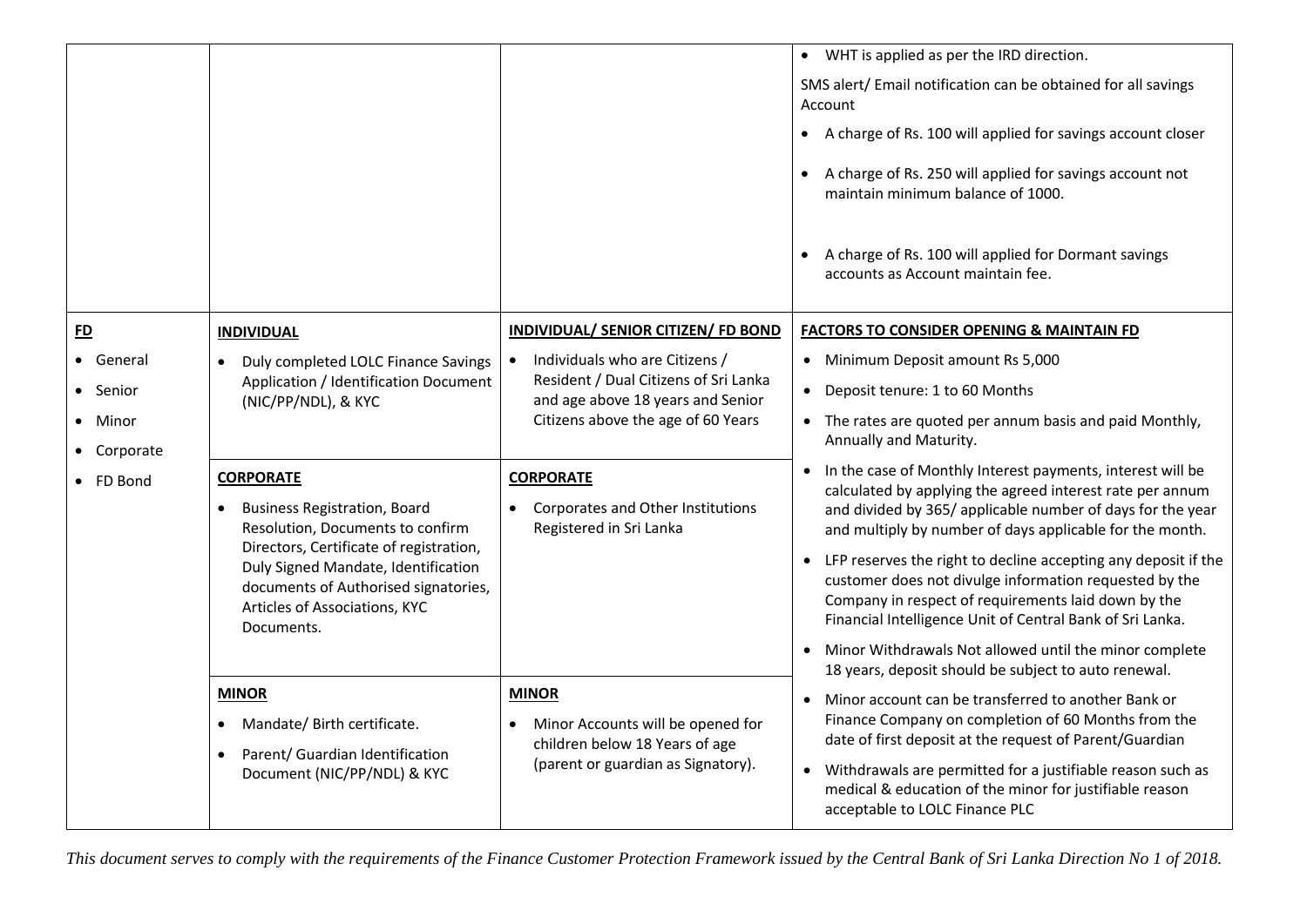|                                |                                                                                                         |                                                                                                                                                                              | Balance confirmation letters, IRD confirmation, WHT<br>certificate and Visa letters issued on customer request<br>Loan Against FD<br>$\bullet$<br>90% will be allowed for maturity FD<br>75% will be allowed for Monthly FD<br>$\bullet$<br>(Loan Rate 3% from the FD rate given)<br>$\bullet$<br>• Premature withdrawals are allowed; a penalty will be<br>applied based on the CBSL direction and with company<br>direction. |
|--------------------------------|---------------------------------------------------------------------------------------------------------|------------------------------------------------------------------------------------------------------------------------------------------------------------------------------|--------------------------------------------------------------------------------------------------------------------------------------------------------------------------------------------------------------------------------------------------------------------------------------------------------------------------------------------------------------------------------------------------------------------------------|
|                                |                                                                                                         |                                                                                                                                                                              | Lost/ Damage of FD Certificate affidavit should be<br>submitted to obtain a duplicate.                                                                                                                                                                                                                                                                                                                                         |
|                                |                                                                                                         |                                                                                                                                                                              | FD Bond will be based on face value.<br>$\bullet$                                                                                                                                                                                                                                                                                                                                                                              |
|                                |                                                                                                         |                                                                                                                                                                              | FD Bond only for period of 3 -5 Years Maturity<br>$\bullet$                                                                                                                                                                                                                                                                                                                                                                    |
|                                |                                                                                                         |                                                                                                                                                                              | Face value can be transferred to a third party<br>$\bullet$                                                                                                                                                                                                                                                                                                                                                                    |
|                                |                                                                                                         |                                                                                                                                                                              | No duplicate will be issued for a Lost/Damage of Bond<br>Certificate, withdrawals can be taken after announcement<br>of paper advertisement and no response.                                                                                                                                                                                                                                                                   |
|                                |                                                                                                         |                                                                                                                                                                              | WHT is applied as per the IRD Direction<br>All deposits are covered under the deposit insurance<br>scheme implemented by monetary board and<br>compensation up to 1,100,000 per depositor<br>Relevant applications could be downloaded from the<br>website                                                                                                                                                                     |
|                                |                                                                                                         |                                                                                                                                                                              | SMS, email & post of Renewal notice & Interest advice slip<br>facility can be obtain with the request of customer                                                                                                                                                                                                                                                                                                              |
| <b>SAVINGS</b><br>• PFCA & IIA | <b>PFCA</b><br>Resident<br>$\bullet$<br>Mandate, KYC, Identification<br>$\rightarrow$<br>Document (NIC) | <b>PFCA NON-RESIDENT</b><br>PFCA accounts can be opened<br>$\bullet$<br>citizens of Sri Lanka, Dual citizen,<br>with submission of PP, Visa, contract<br>letter and e-ticket | <b>FACTORS TO CONSIDER OPENING &amp; MAINTAIN SAVING</b><br><b>ACCOUNT</b><br>Initial Deposit 100 (USD/GBP/AUD /EURO)<br>$\bullet$<br>Minimum Balance 100 should be maintained to earn                                                                                                                                                                                                                                         |
|                                | Non-Resident<br>$\bullet$<br>Mandate, KYC, Identification<br>$\rightarrow$<br>Document (PP)             |                                                                                                                                                                              | interest (USD/GBP/AUD /EURO)                                                                                                                                                                                                                                                                                                                                                                                                   |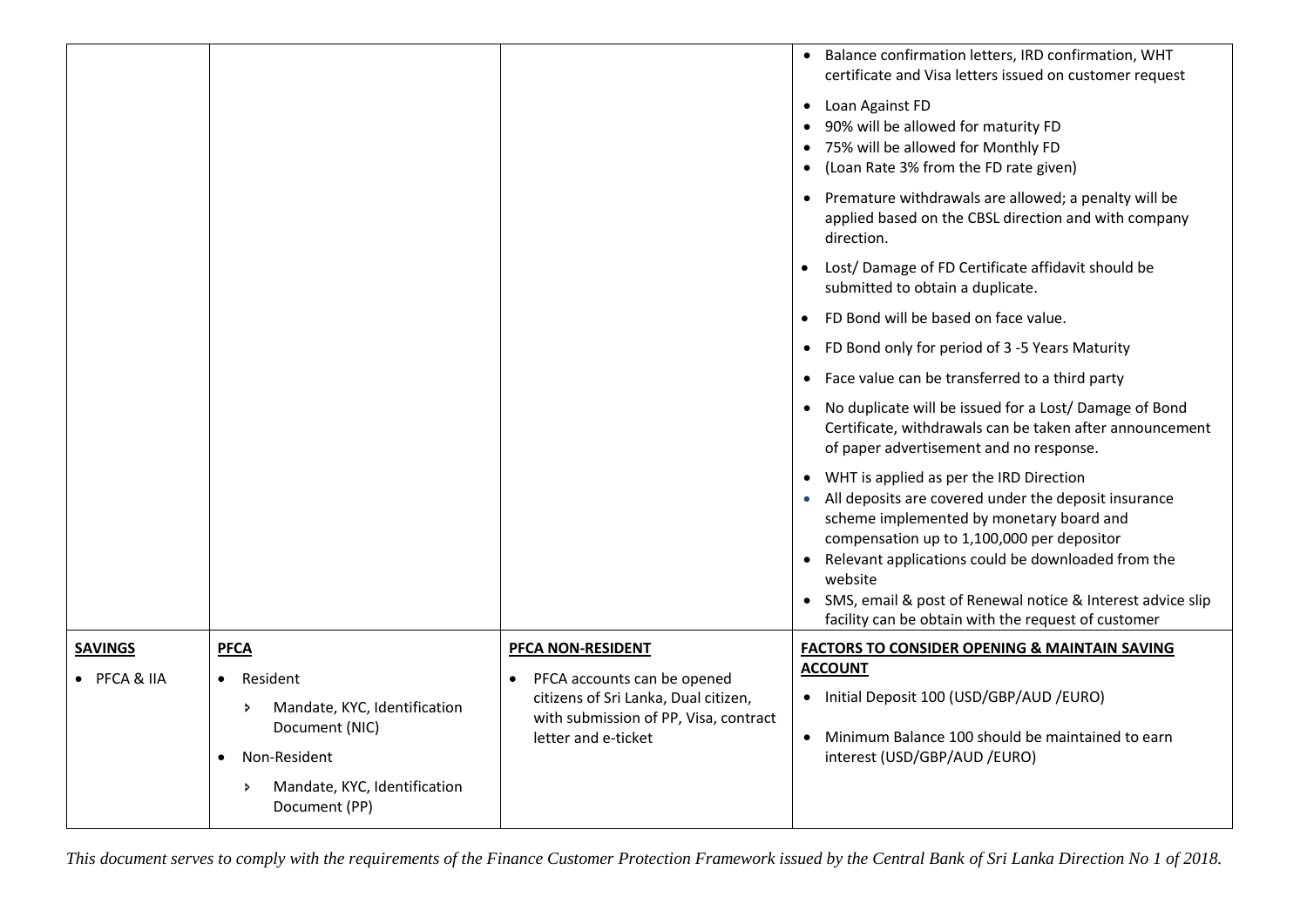|                   | IIA Individual<br>$\bullet$<br>Mandate, KYC, Identification<br>Þ<br>Document (FPP)<br><b>IIA Corporate</b><br>$\bullet$<br>Corporate Mandate, Authorise<br>$\triangleright$<br>Signature Card, KYC, Directors<br>Details, Certificate of<br>registration, Board resolution,<br>Copy of director Passport,<br>Articles of association<br>(Above documents to be certify by Sri<br>Lankan embassy in that country or a Law<br>$firm.$ ) | <b>IIA</b><br>$\bullet$<br>IIA Accounts Can be opened<br>ь<br>citizen of foreign state<br><b>IIA</b><br>$\bullet$<br>IIA Accounts Can be opened<br>Þ.<br>companies registered in foreign<br>state. | • Interest will be calculated on daily basis and will be credited<br>to the account at the end of the month.<br>Cash withdrawal in rupees allowed from any Branch solely<br>$\bullet$<br>by the account holder. Third party withdrawals are not<br>permitted.<br>Value added services will be provided on request (SMS)<br>• Customer should check entries relating to deposits/<br>Withdrawals and Balances.<br>Passbook or statement account will be issued at the request<br>of the customer<br>Withdrawals are allowed in the form of Currency, Draft or<br>T/T<br>(T/T Chargers - 50 USD or equal to other currencies)<br>• Draft Chargers - 10 USD - Draft Amount 10,000 or Less (Equal<br>to USD) from any currency given above<br>• Draft Chargers - 15 USD - Draft Amount 10,000 above from<br>any currency given above<br>. IIA Account can be maintained in LKR which is send as Inward<br>remittance from abroad.<br>• FCY Accounts are subject to WHT<br>• A charge of Rs 100 will applied for Savings Account closure<br>• Relevant applications could be downloaded from the website. |
|-------------------|---------------------------------------------------------------------------------------------------------------------------------------------------------------------------------------------------------------------------------------------------------------------------------------------------------------------------------------------------------------------------------------------------------------------------------------|----------------------------------------------------------------------------------------------------------------------------------------------------------------------------------------------------|------------------------------------------------------------------------------------------------------------------------------------------------------------------------------------------------------------------------------------------------------------------------------------------------------------------------------------------------------------------------------------------------------------------------------------------------------------------------------------------------------------------------------------------------------------------------------------------------------------------------------------------------------------------------------------------------------------------------------------------------------------------------------------------------------------------------------------------------------------------------------------------------------------------------------------------------------------------------------------------------------------------------------------------------------------------------------------------------------|
| E<br>• PFCA & IIA | <b>PFCA</b><br>Resident<br>$\bullet$<br>Mandate, KYC, Identification<br>$\triangleright$<br>Document (NIC)<br>Non-Resident<br>$\bullet$                                                                                                                                                                                                                                                                                               | <b>PFCA NON-RESIDENT</b><br>PFCA accounts can be opened<br>$\bullet$<br>citizens of Sri Lanka, Dual citizen,<br>with submission of PP, Visa, contract<br>letter and e-ticket.                      | Interest Payment at Maturity.<br>Allowed Currencies - GBP/USD/EURO/AUD<br>Deposit Period - 1-12 Months<br>The rates are quoted per annum basis and paid at<br>Maturity                                                                                                                                                                                                                                                                                                                                                                                                                                                                                                                                                                                                                                                                                                                                                                                                                                                                                                                               |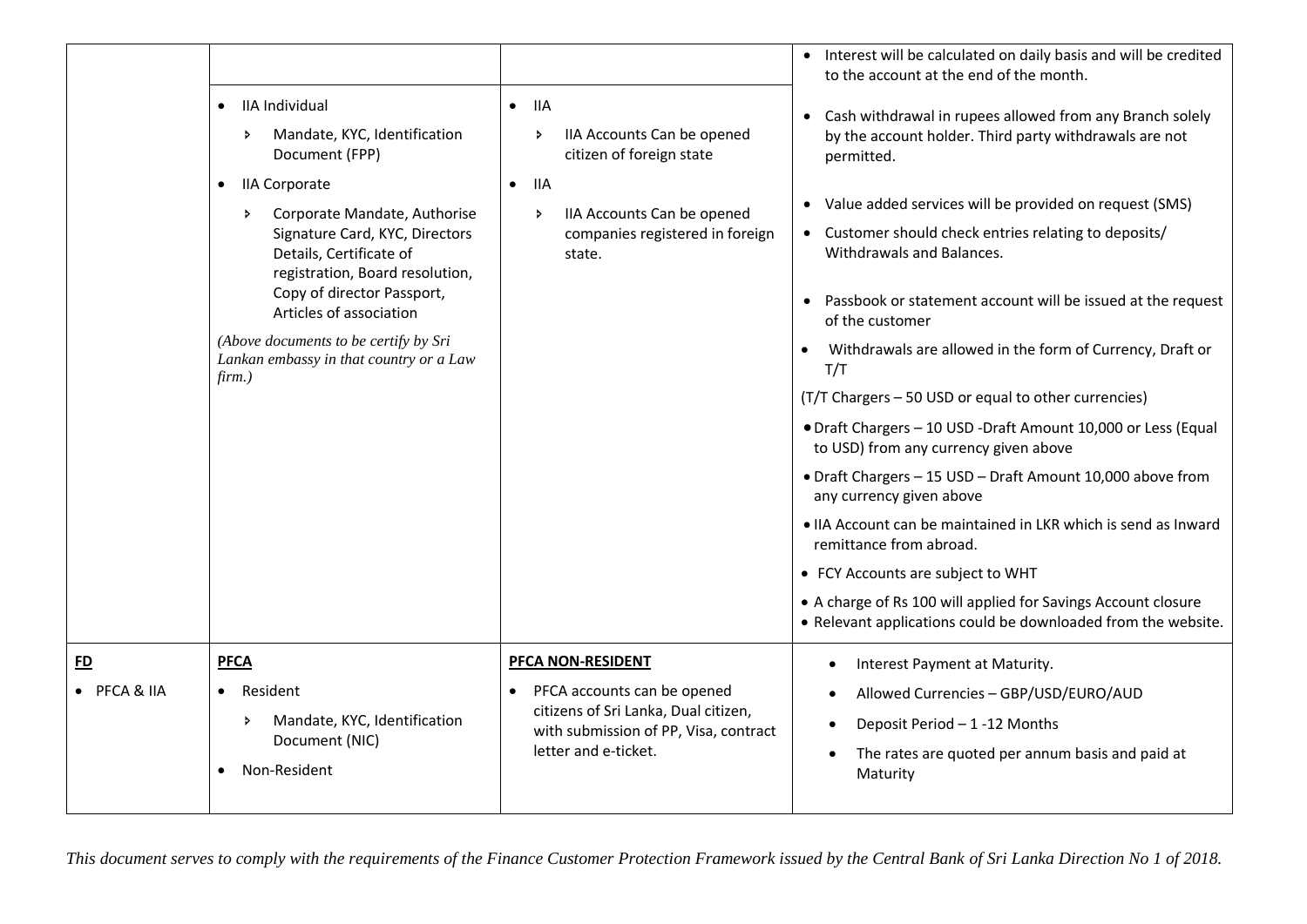| Mandate, KYC, Identification<br>$\rightarrow$<br>Document (PP)<br>IIA Individual<br>$\bullet$<br>Mandate, KYC, Identification<br>Þ<br>Document (FPP)<br><b>IIA Corporate</b><br>$\bullet$<br>Corporate Mandate, Authorise<br>Þ.<br>Signature Card, KYC, Directors<br>Details, Certificate of<br>registration, Board resolution,<br>Copy of director Passport,<br>Articles of association<br>(Above documents to be certify a Sri<br>Lankan embassy in that country or a Law<br>$firm.$ ) | <b>IIA</b><br>$\bullet$<br>IIA Accounts Can be opened<br>Þ.<br>citizen of foreign state<br>11A<br>$\bullet$<br>IIA Accounts Can be opened<br>Þ.<br>companies registered in foreign<br>state. | In the case of Monthly Interest payments, interest will<br>be calculated by applying the agreed interest rate per<br>annum and divided by 365/ applicable number of days<br>for the year and multiply by number of days applicable<br>for the month<br>Minimum Deposit Amount 1000 (AUD/GBP/USD/EUR)<br>Withdrawals are allowed from Currency, Cheque or<br>form of T/T<br>(T/T Chargers - 50 USD or equal to other currencies)<br>Draft Chargers - 10 USD - Draft Amount 10,000 or Less<br>(Equal to USD) from any currency given above<br>Draft Chargers - 15 USD - Draft Amount 10,000 above from any<br>currency given above<br>IIA Account can be maintained in LKR which is send as<br>Inward remittance from abroad.<br>FCY are Subject to WHT as per the CBSL guideline.<br>$\bullet$<br>Relevant applications could be downloaded from the<br>$\bullet$<br>website.<br>A charge of Rs. 100 will applied for savings account<br>closer<br>A charge of Rs. 250 will applied for savings account not<br>maintain minimum balance of 1000.<br>A charge of Rs. 100 will applied for Dormant savings<br>accounts as Account maintain fee. |
|------------------------------------------------------------------------------------------------------------------------------------------------------------------------------------------------------------------------------------------------------------------------------------------------------------------------------------------------------------------------------------------------------------------------------------------------------------------------------------------|----------------------------------------------------------------------------------------------------------------------------------------------------------------------------------------------|----------------------------------------------------------------------------------------------------------------------------------------------------------------------------------------------------------------------------------------------------------------------------------------------------------------------------------------------------------------------------------------------------------------------------------------------------------------------------------------------------------------------------------------------------------------------------------------------------------------------------------------------------------------------------------------------------------------------------------------------------------------------------------------------------------------------------------------------------------------------------------------------------------------------------------------------------------------------------------------------------------------------------------------------------------------------------------------------------------------------------------------------|
| <b>SMS alerts / Email Notification</b><br>$\bullet$<br>Individual Application form to be<br>Þ.<br>submitted to avail the service                                                                                                                                                                                                                                                                                                                                                         | SMS alert/ Email notification can be<br>obtained for all savings Account                                                                                                                     | <b>FACTORS TO CONSIDER VALUE ADDED SERVICES</b><br>All customer induced transaction will be alerted via<br>$\bullet$<br>SMS/Email<br>Relevant applications could be downloaded from the<br>website.                                                                                                                                                                                                                                                                                                                                                                                                                                                                                                                                                                                                                                                                                                                                                                                                                                                                                                                                          |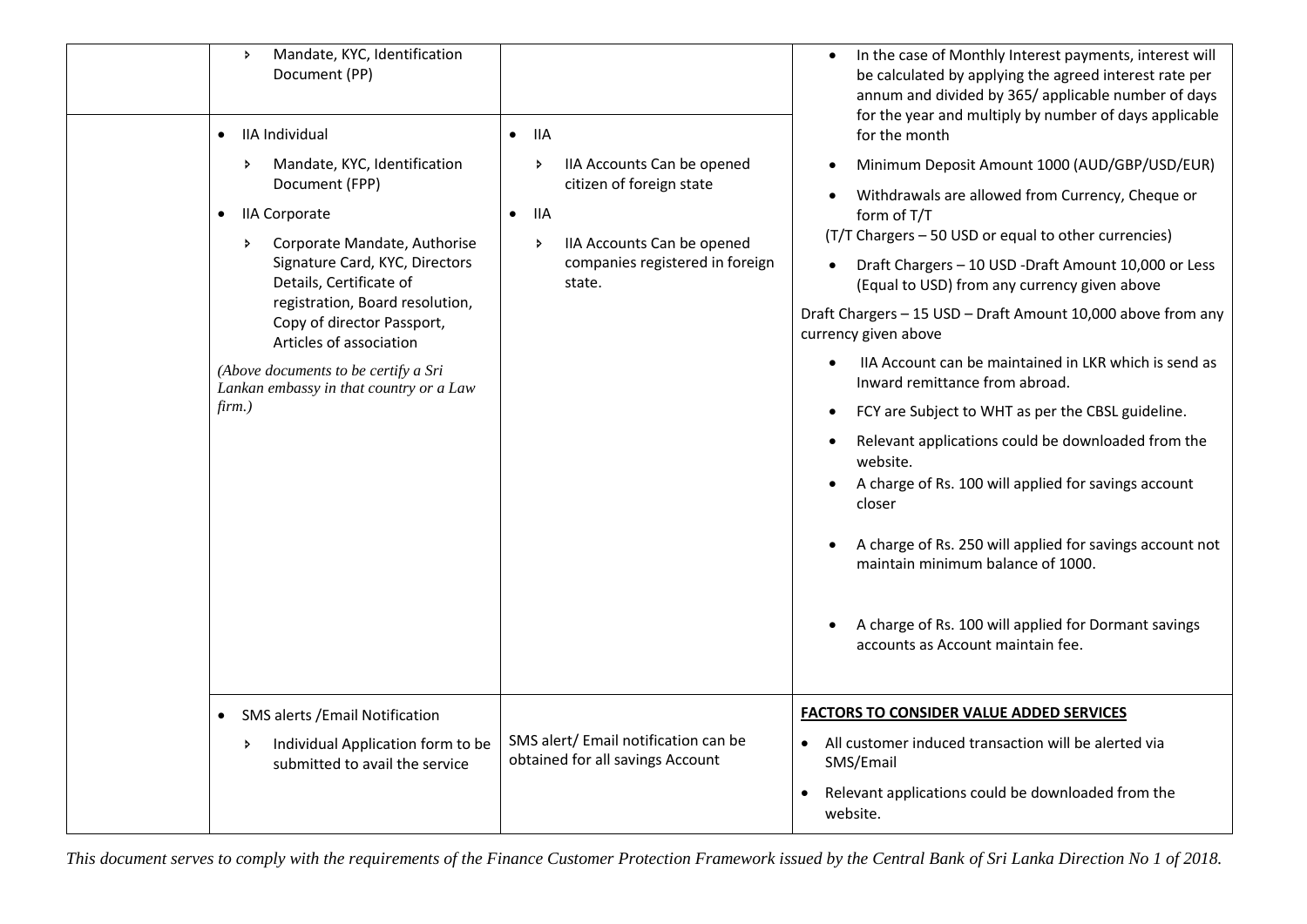| Debit Card<br>$\bullet$<br>Individual Application form to be<br>⋗<br>submitted to avail the service             | Debit Card can be obtained for all savings<br>Account holders.           | <b>FACTORS TO CONSIDER DEBIT CARD</b><br>• Withdrawal from any VISA ATM (Rs 100,000 Per Day)<br>• POS (Rs 500,000 Per Day)<br>(Can be withdrawn from any country equivalent in Sri Lankan<br>Rupees)<br>(ATM Can applied via Branches, PIN will be posted and Card<br>$\bullet$<br>to be collect from respective branch)<br>All transactions are free of charge<br>$\bullet$<br>Lost / Stolen Card reporting should contact 0112-353353<br>$\bullet$<br>All inquiries related to Debit Card and transactions should<br>contact 0115-715555<br>No Annual or Joining Fee<br>$\bullet$<br>Foreign transactions should be enabled in the card prior to<br>leaving the country by submitting a request to the branch.<br>Relevant applications could be downloaded from the |
|-----------------------------------------------------------------------------------------------------------------|--------------------------------------------------------------------------|------------------------------------------------------------------------------------------------------------------------------------------------------------------------------------------------------------------------------------------------------------------------------------------------------------------------------------------------------------------------------------------------------------------------------------------------------------------------------------------------------------------------------------------------------------------------------------------------------------------------------------------------------------------------------------------------------------------------------------------------------------------------|
| <b>LOLC REAL TIME</b><br>$\bullet$<br>Individual Application form to be<br>Þ.<br>submitted to avail the service | Savings Account, FD or credit Facility<br>required to Obtain the service | website.<br><b>FACTORS TO CONSIDER IN LOLC REAL TIME</b><br>A Login Password generated once the customer register<br>$\bullet$<br>Default transaction Limit - 300 k, Transaction Limit increase<br>$\bullet$<br>will be considered on a case by case basis.<br>Self-reset option is available for resetting on Login<br>$\bullet$<br>Password or reset application form<br>Transaction password reset through application submitted<br>at the branch.<br>All transactions are free of charge.                                                                                                                                                                                                                                                                          |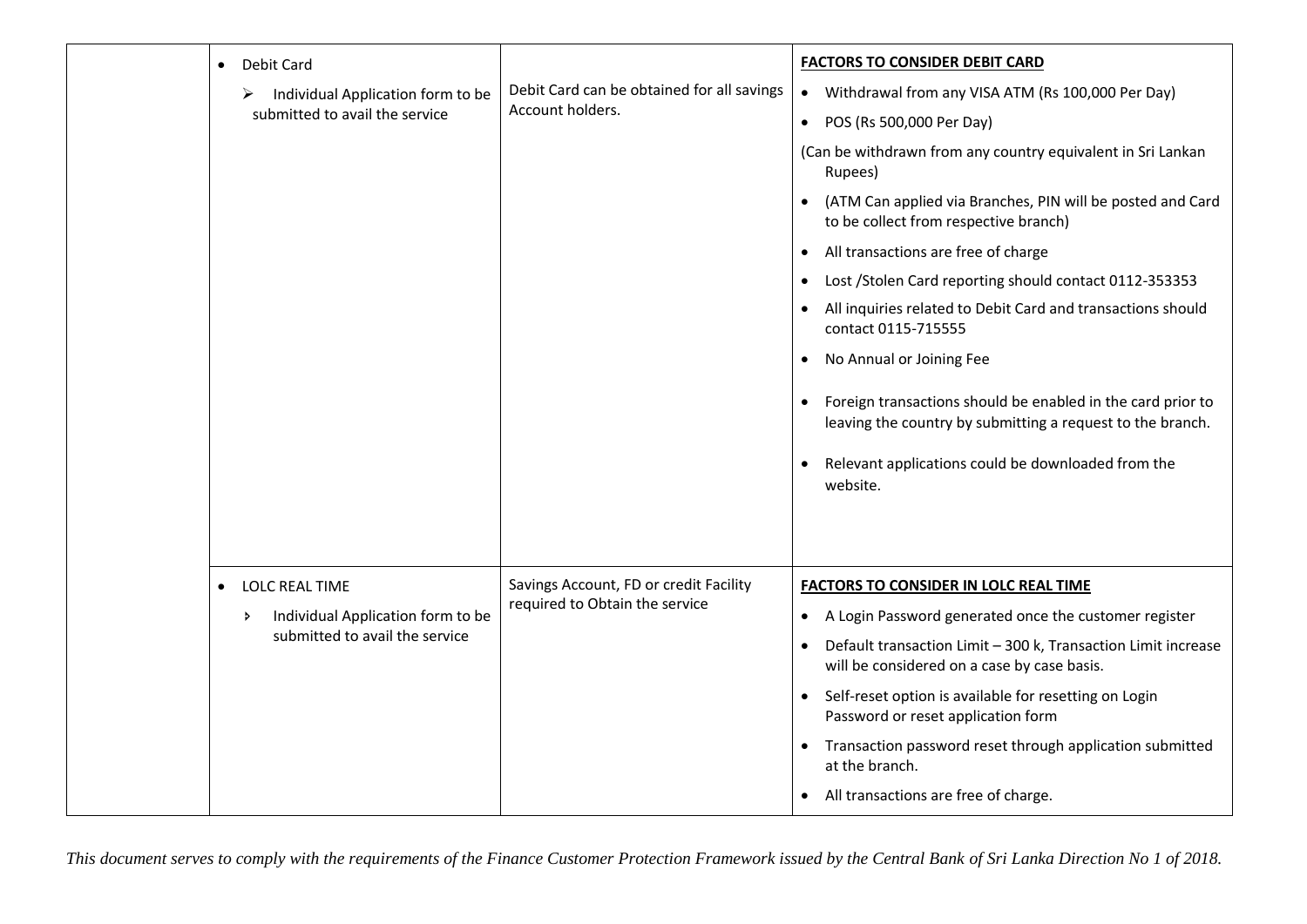|                                                                                                                                           |                                                                                        | All Utility Payment will take 4 working days to settlement<br>apart from telecommunications.<br>LFP Will not be liable if the passwords are Shared<br>$\bullet$<br>LOLC finance is not liable for any delays in transaction due<br>to any technical issue.<br>Relevant applications could be downloaded from the<br>website.                                                                                                                                                                                                                                                                                                                                                                                                                    |
|-------------------------------------------------------------------------------------------------------------------------------------------|----------------------------------------------------------------------------------------|-------------------------------------------------------------------------------------------------------------------------------------------------------------------------------------------------------------------------------------------------------------------------------------------------------------------------------------------------------------------------------------------------------------------------------------------------------------------------------------------------------------------------------------------------------------------------------------------------------------------------------------------------------------------------------------------------------------------------------------------------|
| LOLC REAL TIME Corporate<br>Corporate Application form to be<br>submitted along with individual user<br>applications to avail the service | A corporate savings account required to<br>obtain the service.                         | <b>FACTORS TO CONSIDER IN LOLC REAL TIME</b><br>A Login Password generated once the customer register will<br>$\bullet$<br>be sent to the email given.<br>Transaction Limit - Transaction Limit will be considered<br>based on the corporate application request.<br>All transactions are free of charge.<br>٠<br>All transactions creations & authorisations will be process in<br>company level.<br>All Utility Payment will take 4 working days to settlement<br>apart from telecommunications.<br>LFP Will not be liable if the passwords are Shared<br>$\bullet$<br>LOLC finance is not liable for any delays in transaction due<br>$\bullet$<br>to any technical issue.<br>Relevant applications could be downloaded from the<br>website. |
| MISSED CALL RELOAD                                                                                                                        | Missed Call reload facility can be<br>obtained for all LKR savings Account<br>holders. | <b>FACTORS TO CONSIDER IN MISS CALL RELOAD</b><br>Miss call reload facility can be avail to an existing account<br>$\bullet$<br>holder by application submitted to the branch<br>A minimum of Rs 100 each and maximum up to Rs 500 can<br>$\bullet$<br>be obtained as post-paid/prepaid per day.<br>The 458 number to dial to facilitate the miscall reload.                                                                                                                                                                                                                                                                                                                                                                                    |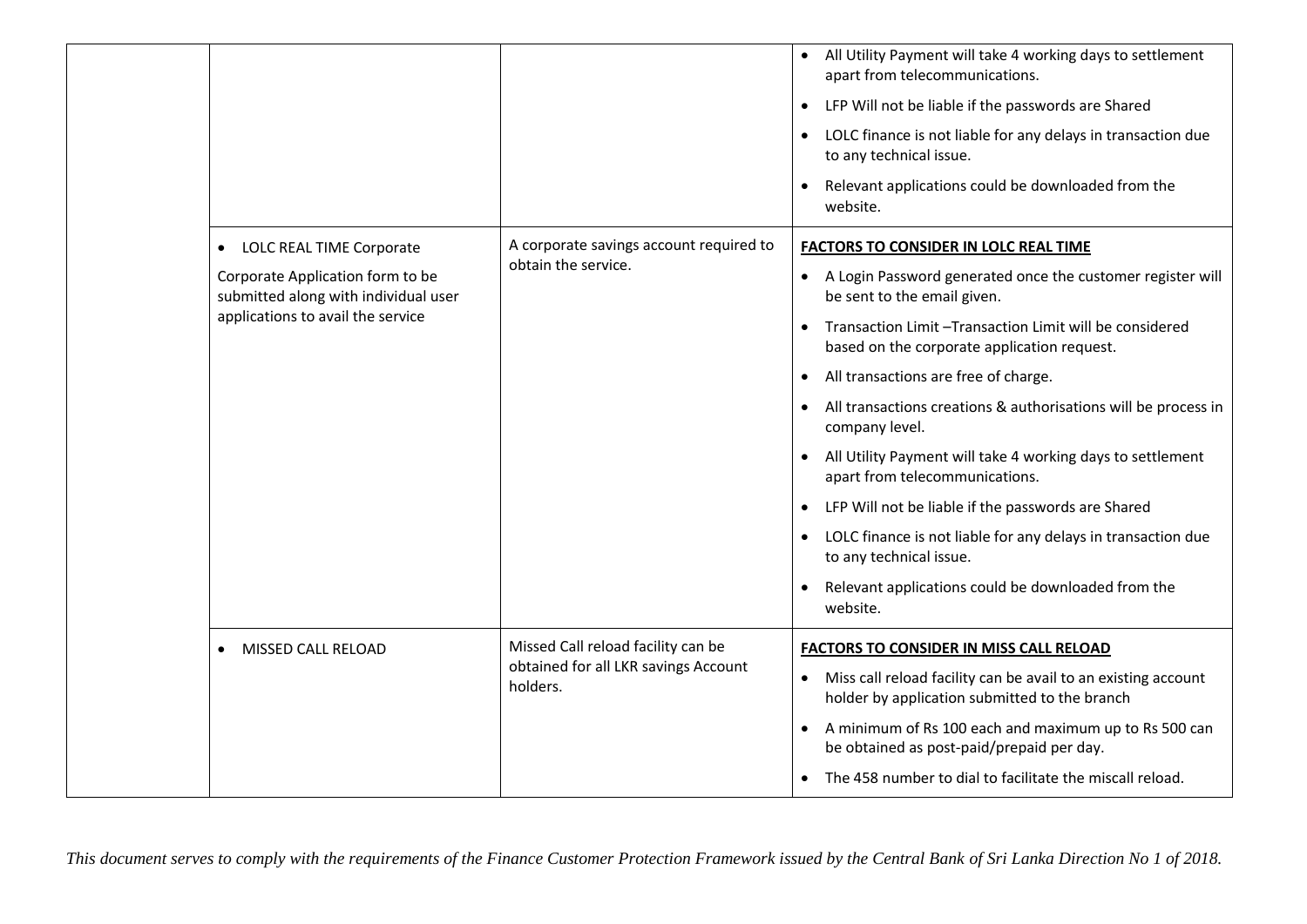|                           |                                                                                                  | The facility is available with a selected telecommunication<br>partner for LFP.<br>All transactions are free of charge.<br>Relevant applications could be downloaded from the<br>website. |
|---------------------------|--------------------------------------------------------------------------------------------------|-------------------------------------------------------------------------------------------------------------------------------------------------------------------------------------------|
| <b>INWARD REMITTANCES</b> | All Savings Account which<br>Remittances are allowed from any Bank<br>from worldwide, (LOFCLKLC) | <b>FACTORS TO CONSIDER REMITTANCE</b><br>Designated currencies USD/AUD/EURO/GBP<br>Any currency conversion will be done in accordance with<br>the rate publish by LFP                     |

- 2. Process of obtaining products and services from LFC
- 2.1. Customers required to visit or contact the nearest branch to avail products/services from LFC. Branch locations and contacts are displayed on our website [\(https://www.lolcfinance.com/contact-us/\)](https://www.lolcfinance.com/contact-us/)
- 2.2 Customer required to complete an application form and All relevant documents related to the product/service required be handed over to the branch officer to process the request. The information submitted by customer should be accurate.
- 3. Compensation for FD premature withdrawal/ termination All Pre-mature withdrawals are subject to apply a penalty. (Customers required to give a prior notice for a Cash withdrawal). Rate Apply for premature withdrawal be subject to the period of Deposits or subject to CBSL Guideline. Excess interest amount will be recovered from the Capital If the interest been paid monthly,